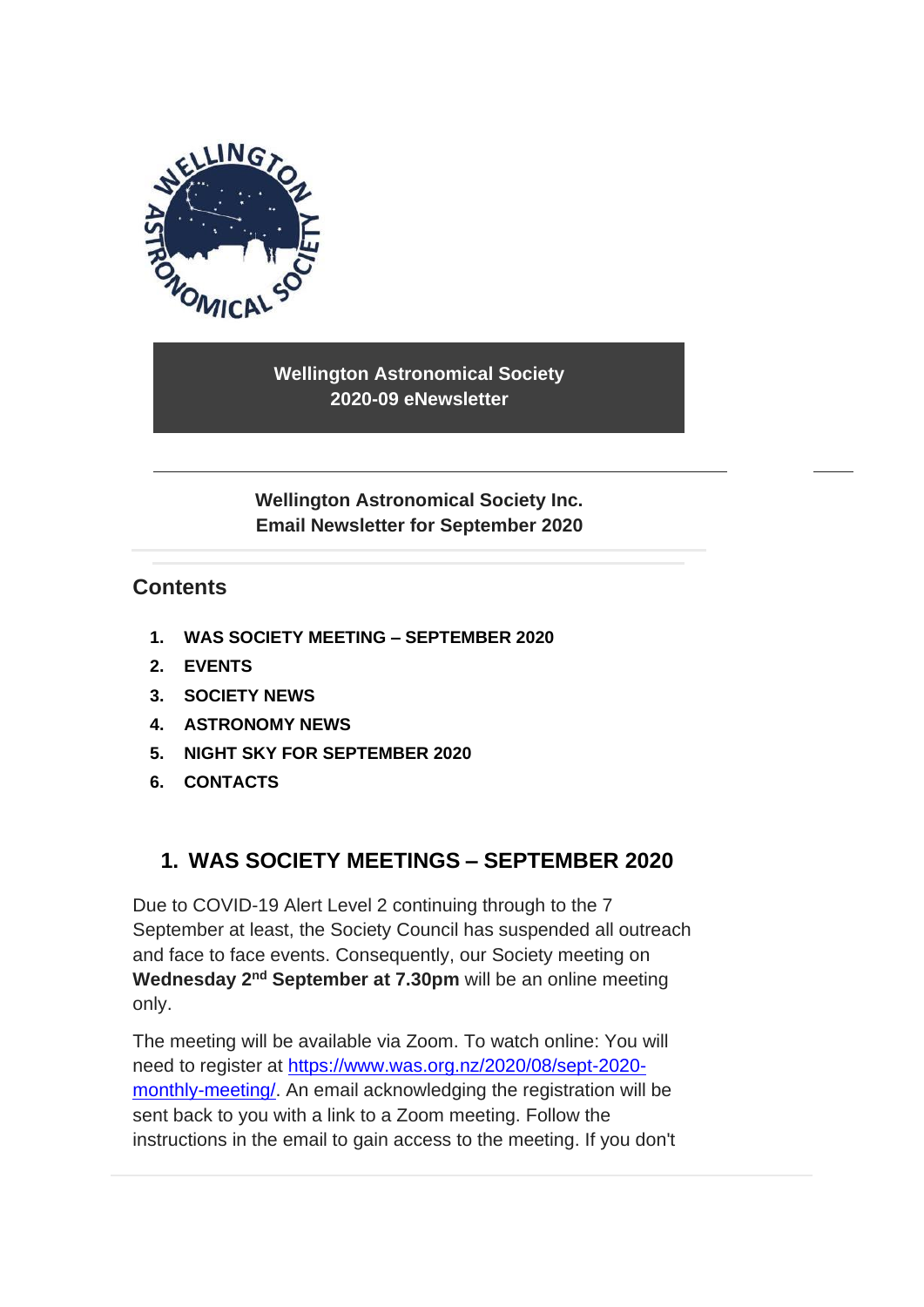receive the email within a few minutes, please check your Spam folder. Contact [webmaster@was.org.nz](mailto:webmaster@was.org.nz) if you have any issues.

This month's meeting will contain the following:

- 1. Night sky in September
- 2. Astronomy News
- 3. Main talk at 8:00 pm



#### **Argentina Total Solar Eclipse 2019 – Stephen Russell.**

On the afternoon of July 2 2019, a total solar eclipse travelled across Chile and Argentina. For Stephen, getting accommodation within the path was difficult, particularly when his tour organiser changed the schedule without notice. He ended up basing himself in Mendoza, the Malbec capital of the world. This meant a bit of driving on eclipse day, but everything worked out well.

This talk will explain the good and bad parts of organising this trip, and his start on building the image processing software suite to merge the 100 images he captured with two cameras during this eclipse.

Stephen has been chasing eclipses since his first in 1976. Apart from eclipses, his main interests in astronomy are occultation observing and telescope making, both of which he has no spare time to indulge in.

# <span id="page-1-0"></span>**2. EVENTS**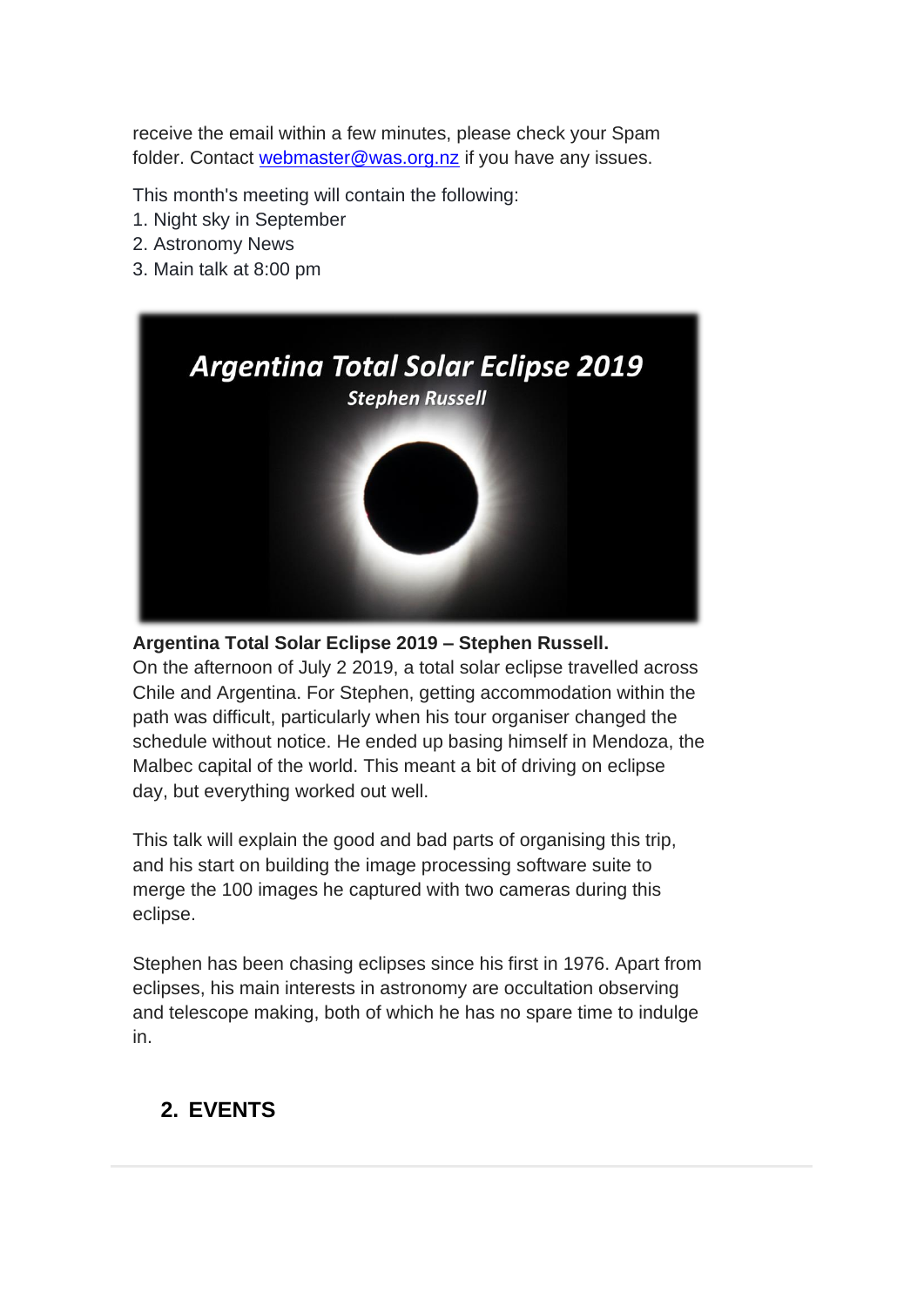**Please note that the following events will only go ahead if we are back at Level 1.**

## **WAS Astrophotography Group / Dark Sky Observing**

Saturday 12 September, 7 pm onwards, Star Field - John Whitby's dark sky site. The backup night is the following Saturday 19.



Come along to this Astrophotography / Deep Sky event at a dark sky site in the Wairarapa. There will be a tour of the Night Sky for beginners with a pointer before we get on the telescopes. There is also a lot of expertise available for anyone wanting to photograph the Night Sky.

As this is a private property, you will need to register if you want to come along by contacting us through Facebook Messenger or by emailing [president@was.org.nz.](mailto:president@was.org.nz) Include your email and mobile phone in the text if you are using Facebook Messenger. Directions to the site and any updates will be emailed out. Preference will be given to members of the Society first. This event is free to all WAS members. Non-members are required to pay \$10 per person. (To join the Society see [https://www.was.org.nz/join-us/\)](https://www.was.org.nz/join-us/?fbclid=IwAR259HJp3obvJriRaZ9gU2RwrDIn5Atwjb_oel1AhmKxBhgeN4O_8oampZg).

What to bring for astrophotography:

- A DSLR or mirrorless camera
- A wide-angle lens (preferably)
- A tripod to fix the camera to
- Warm clothes as it gets pretty cold at night
- Snacks and warm drinks if you want

With people taking photos, keep lights to a minimum (red lights if you can) especially car headlights (use parking lights). For those just interested in Deep Sky Observing, telescopes will be provided unless you want to bring your own.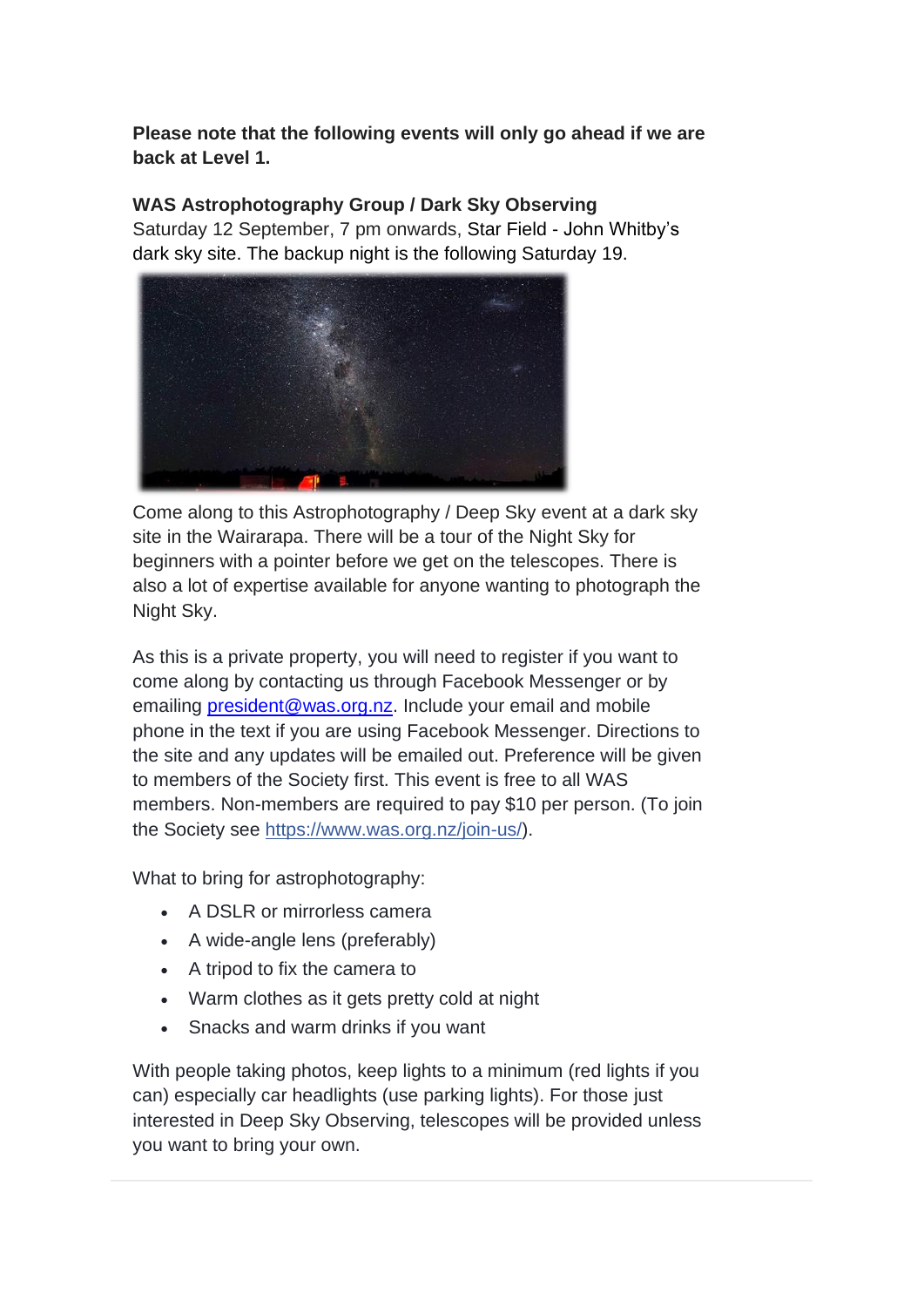Please contact Chris (021 890 222) or Antony (021 253 4979) for further details or cancellations. Updates will be available by the afternoon on the day of the event if the weather forecast is not looking good. This site is made available to the Wellington Astronomical Society through the generosity of John Whitby.

#### **International Observe the Moon Night 2020**

Saturday 26 September, 7 pm onwards, at the Wellington waterfront by the seaward entrance to the Lagoon



Join fellow Moon enthusiasts and curious people around the world in observing the Moon on September 26, 2020. Everyone is invited to learn about lunar science and exploration, take part in celestial observations and honour cultural and personal connections to the Moon. This is a virtual-friendly event, and we interpret "observe" [broadly,](https://observethemoonnight.us16.list-manage.com/track/click?u=33eb274695ba85ae59e54a770&id=b04f513451&e=6cbb83386a) so you can join in whatever way suits you! This year we are offering [resources](https://observethemoonnight.us16.list-manage.com/track/click?u=33eb274695ba85ae59e54a770&id=44acc5b6f5&e=6cbb83386a) and [activities](https://observethemoonnight.us16.list-manage.com/track/click?u=33eb274695ba85ae59e54a770&id=03bad37d61&e=6cbb83386a) to support [small](https://observethemoonnight.us16.list-manage.com/track/click?u=33eb274695ba85ae59e54a770&id=ef8eb6f1a7&e=6cbb83386a)  [groups](https://observethemoonnight.us16.list-manage.com/track/click?u=33eb274695ba85ae59e54a770&id=ef8eb6f1a7&e=6cbb83386a) and [individual observers,](https://observethemoonnight.us16.list-manage.com/track/click?u=33eb274695ba85ae59e54a770&id=5a628f968d&e=6cbb83386a) as well as larger [virtual events.](https://observethemoonnight.us16.list-manage.com/track/click?u=33eb274695ba85ae59e54a770&id=25b17e9142&e=6cbb83386a)

[International Observe](https://moon.nasa.gov/observe-the-moon/annual-event/overview/) the Moon Night is a worldwide celebration of lunar science and exploration held annually since 2010. One day each year, everyone on Earth is invited to observe and learn about the Moon together, and to celebrate the cultural and personal connections we all have with our nearest neighbour.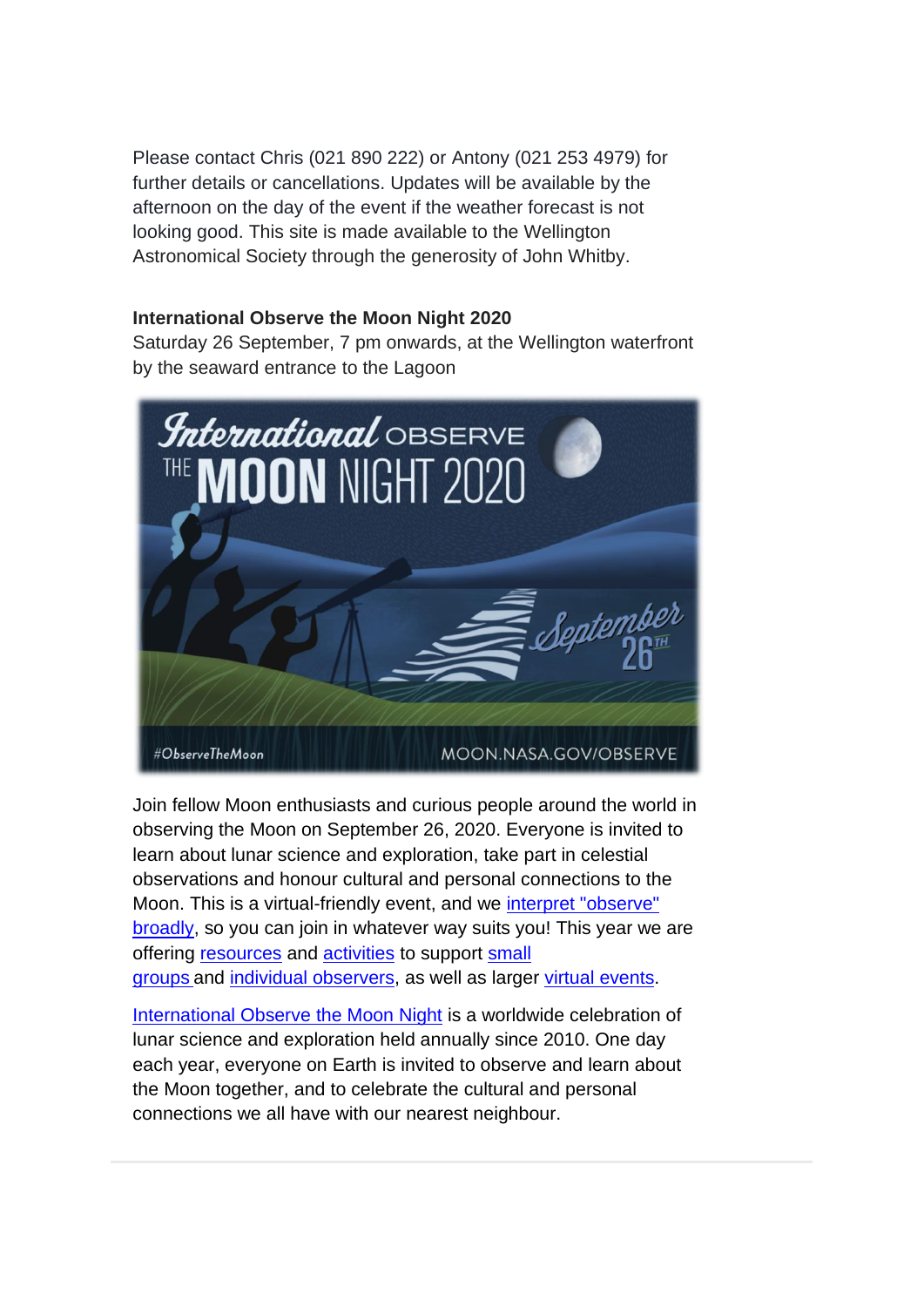The event occurs in September or October, when the Moon is around first quarter. A first quarter Moon is visible in the afternoon and evening, a convenient time for most hosts and participants. Furthermore, the best lunar observing is typically along the dusk/dawn terminator, where shadows are the longest, rather than at full Moon. [https://moon.nasa.gov/observe-the-moon/annual](https://moon.nasa.gov/observe-the-moon/annual-event/overview/)[event/overview/](https://moon.nasa.gov/observe-the-moon/annual-event/overview/)

# **3. SOCIETY NEWS**

## **2020 – 2021 Subscriptions**

As the new WAS Financial Year is upon us (from 1<sup>st</sup> September), membership renewals are due for the year. Renewal of your subscription will enable you to maintain your membership till 31 August 2021. We want to thank all those that have already renewed their memberships.

To make astronomy fun and accessible for all, WAS would like to continue providing free events for everyone in and around Wellington, but we are only able to do this with your support. The Society has a number of fixed costs, including payment of insurance, affiliation to the Royal Astronomical Society of NZ, post-office box charges, venue fees and costs incurred when an international speaker is hosted.

There are also additional costs for telescopes to ensure members and the wider community have access to the universe through wellfunctioning equipment. We are also looking to fund a solar telescope as part of our outreach programme. Support from members through joining WAS and renewing their memberships allows us to promote astronomy through education and outreach for free. We appreciate your continued support of our Society's activities by renewing your membership.

Renewal forms can be found on the website, but a summary follows:

Adult/Waged: \$50.00 Student/Unwaged/Associate: \$30.00 Family: \$70.00

Payment methods:

• Direct Deposit or Internet Banking - use Account No: 03- 0502-0508656-00, please include reference so we know who is making the payment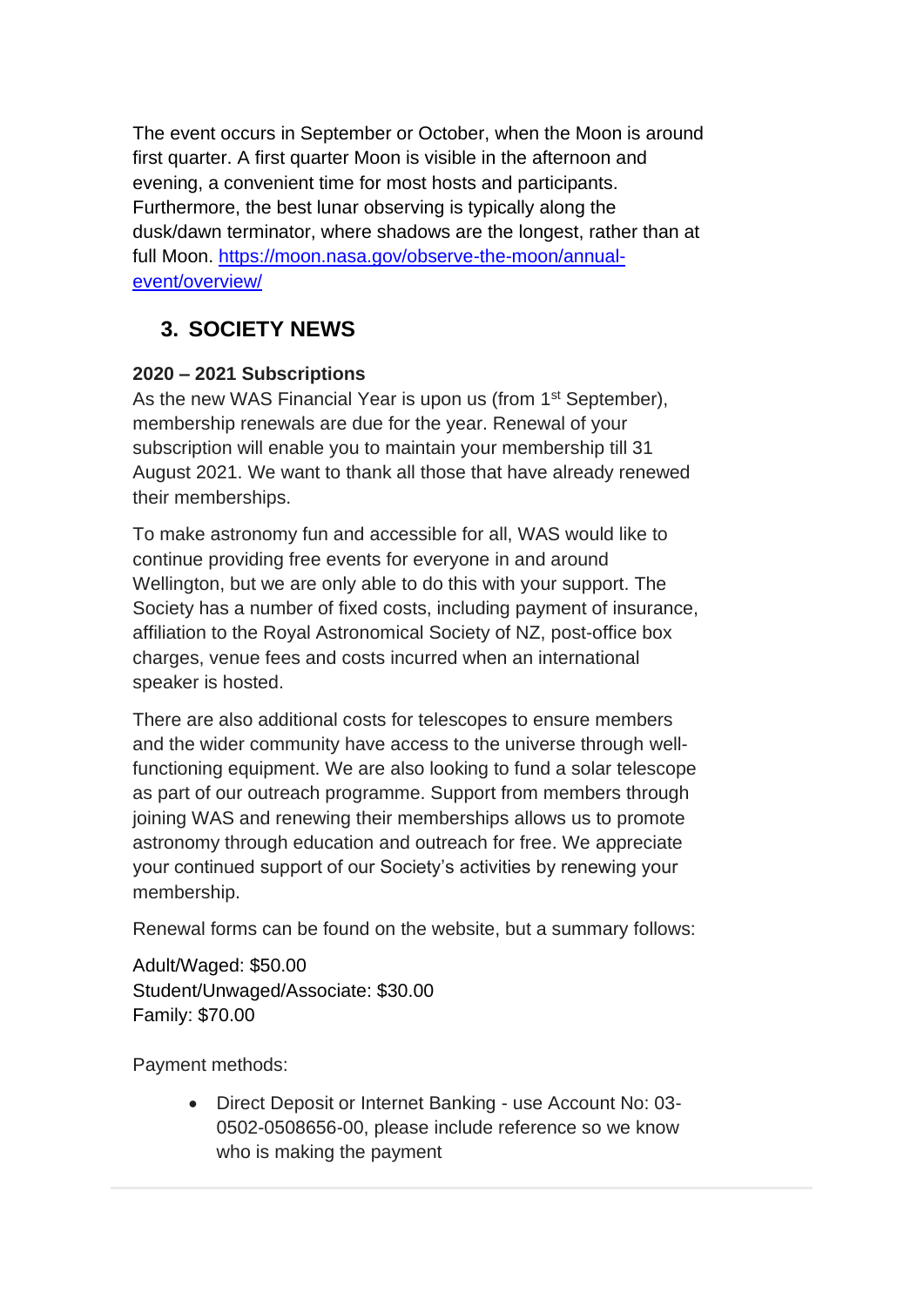- Cheque make out to Wellington Astronomical Society Inc, and mail to PO Box 3181, Wellington 6140
- Cash please bring exact amount to meeting.

Please send an email to [membership@was.org.nz](mailto:membership@was.org.nz) informing us of your membership renewal and payment.

### **Society Newsletter Editor**

We are looking for someone one to take over the role of the Newsletter Editor. The person has the responsibility for producing the Society newsletter once a month (except for January). As can be seen, the format is straightforward with a template set up in MS Word. Essentially it is taking a copy of the previous month's newsletter and updating it with the latest events and astronomy news. It takes 4 – 6 hours a month to complete with most of the information supplied by others. The Newsletter Editor is a position on the Society's Council.

## **AGM / Council Members**

As we approach our next AGM on 4 November, we are looking for more members to join the Council. If you are interested in being more involved with the Society's activities and help steer the future direction of the Society, please put your hand up. The Society needs new volunteers with fresh new ideas so we can continue to promote, educate and inspire others in Astronomy.

If there are **motions, proposals or any items you want addressed**  at the AGM please email Antony [president@was.org.nz](mailto:president@was.org.nz) or Matt [secretary@was.org.nz](mailto:secretary@was.org.nz) by 30 September so we can put a notice in the October newsletter. Let us know too if you are interested in the Newsletter Editor position or have any questions about being a Council member.

## **WAS RAG**

The WAS research group (WAS-RAG) will be meeting online on 9 September and details will be communicated on the group's mailing list. Everyone in the group will be contacted beforehand for a decision on the timing.

The group will keep contact via the WAS-RAG mailing list. Roland can be reached on [roland@cno.org.nz](mailto:roland@cno.org.nz) in the meantime.

#### **WAS meeting presentations on Video**

If you were unable to attend any of the Society meetings but are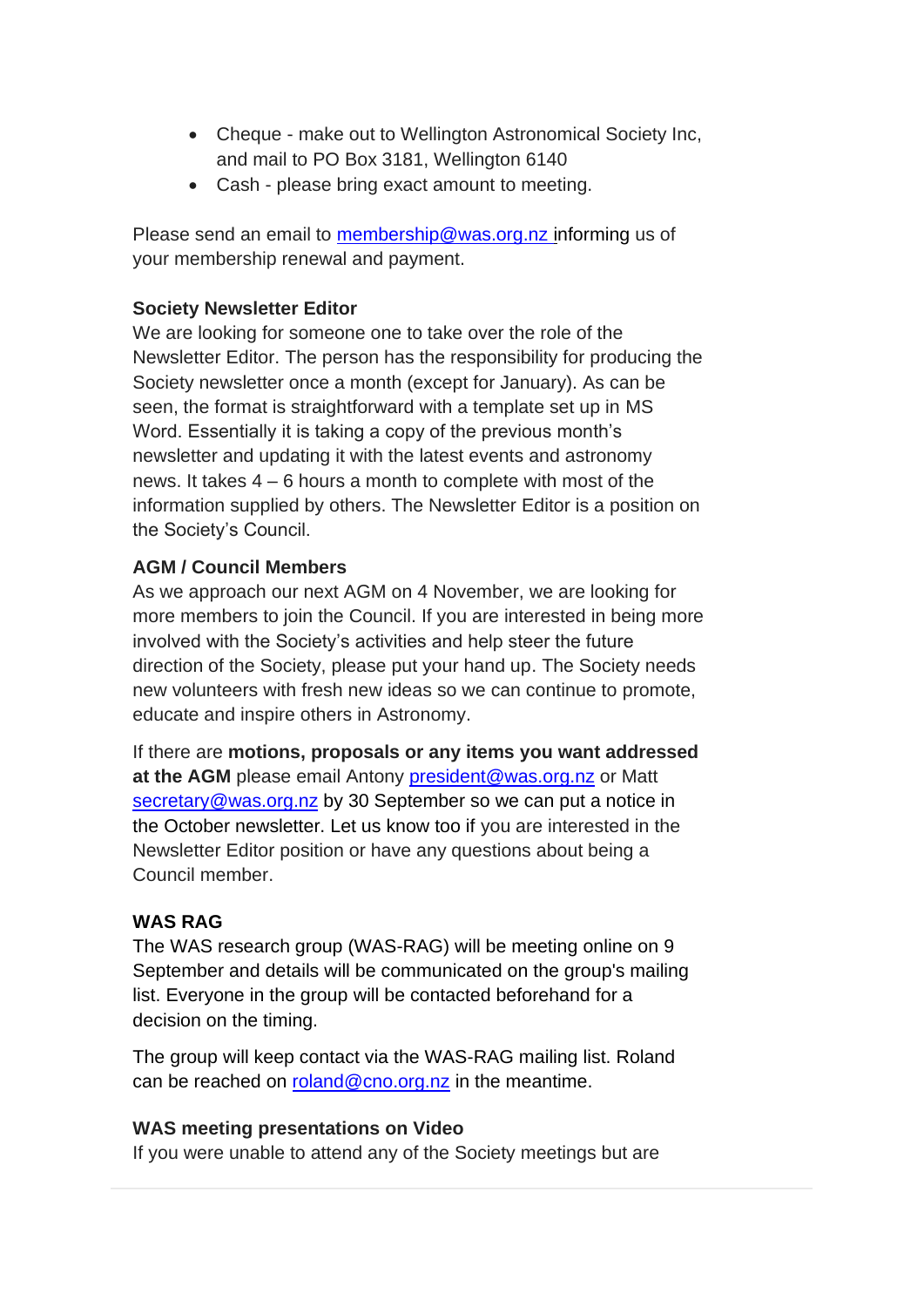interested in watching our brilliant speakers deliver their presentations, you can find them online at [https://www.was.org.nz/2019-meeting-presentations/.](https://www.was.org.nz/2019-meeting-presentations/) To access the videos, you will need the password: *WASvideo*.

#### **WAS newsletters**

Similarly, if you are interested in accessing WAS newsletters, going all the way back to 2007, you can find them on the following link: [https://www.was.org.nz/was-monthly-newsletters/.](https://www.was.org.nz/was-monthly-newsletters/) The newsletters are accessible for anyone that is interested in reading them.

## **ASTRONZ Binoculars for Sale**



WAS, in conjunction with ASTRONZ, has these 10x50 high-quality light-weight binoculars available at a reduced price to members. Binoculars are available for **\$80** each (usually sell for \$99 excluding freight). Please email Antony Gomez, [president@was.org.nz,](mailto:president@was.org.nz) if you would like to buy a pair

# <span id="page-6-0"></span>**4. ASTRONOMY NEWS**

**There's a Strange Glow in The Centre of Our Galaxy, And It's Not What We Thought It Was.**



The centre of the Milky Way is glowing. Yes, there's a big chonkin' black hole there, and it's a very energetic region, but there's an additional high-energy, gamma-ray glow, above and beyond the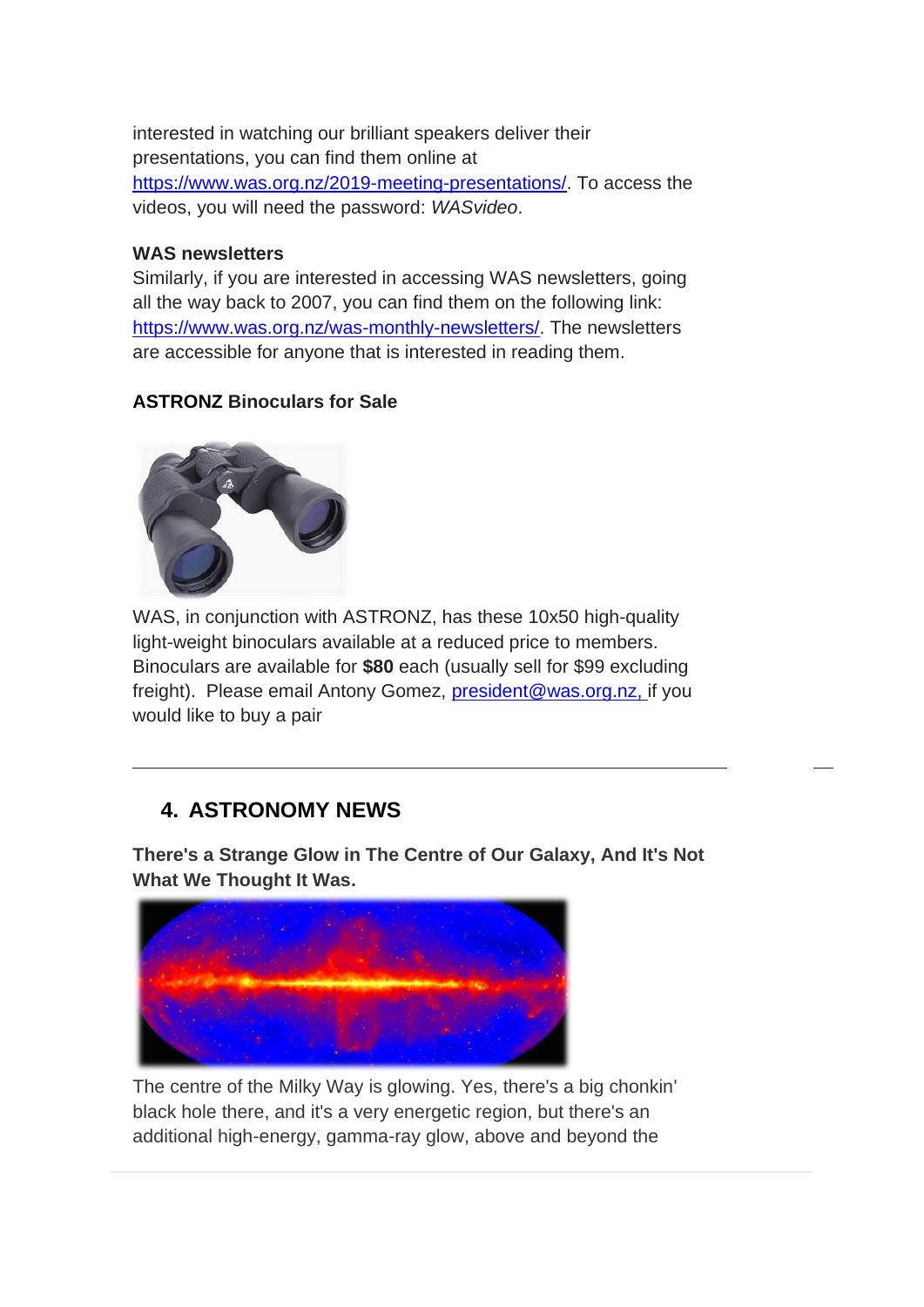activity we know about, and it's something that's yet to be explained. [https://www.sciencealert.com/a-strange-glow-in-the-galactic-centre](https://www.sciencealert.com/a-strange-glow-in-the-galactic-centre-is-not-the-annihilation-of-dark-matter)[is-not-the-annihilation-of-dark-matter](https://www.sciencealert.com/a-strange-glow-in-the-galactic-centre-is-not-the-annihilation-of-dark-matter)

## **Where Did Earth's Water Come From? Study Casts Doubt on The Current Meteorite Theory**



Water covers 70 percent of the Earth's surface and is crucial to life as we know it, but how it got here has been a longstanding scientific debate.

The puzzle was a step closer to being solved Thursday after a French team reported in the journal *[Science](https://science.sciencemag.org/content/369/6507/1110.editor-summary)* they had identified which space rocks were responsible, and suggested our planet has been wet ever since it formed. [https://www.sciencealert.com/study](https://www.sciencealert.com/study-proposes-new-origin-theory-for-earth-s-water)[proposes-new-origin-theory-for-earth-s-water](https://www.sciencealert.com/study-proposes-new-origin-theory-for-earth-s-water)

## **Physicists Just Found a New Quantum Paradox That Casts Doubt on a Pillar of Reality**



If a tree falls in a forest and no one is there to hear it, does it make a sound? Perhaps not, some say. And if someone is there to hear it? If you think that means it obviously did make a sound, you might need to revise that opinion.

[We have found a new paradox](https://www.nature.com/articles/s41567-020-0990-x) in quantum mechanics – one of our two most fundamental scientific theories, together with Einstein's theory of relativity – that throws doubt on some common-sense ideas about physical reality. [https://www.sciencealert.com/a-new-quantum-](https://www.sciencealert.com/a-new-quantum-paradox-throws-the-foundations-of-observed-reality-into-question)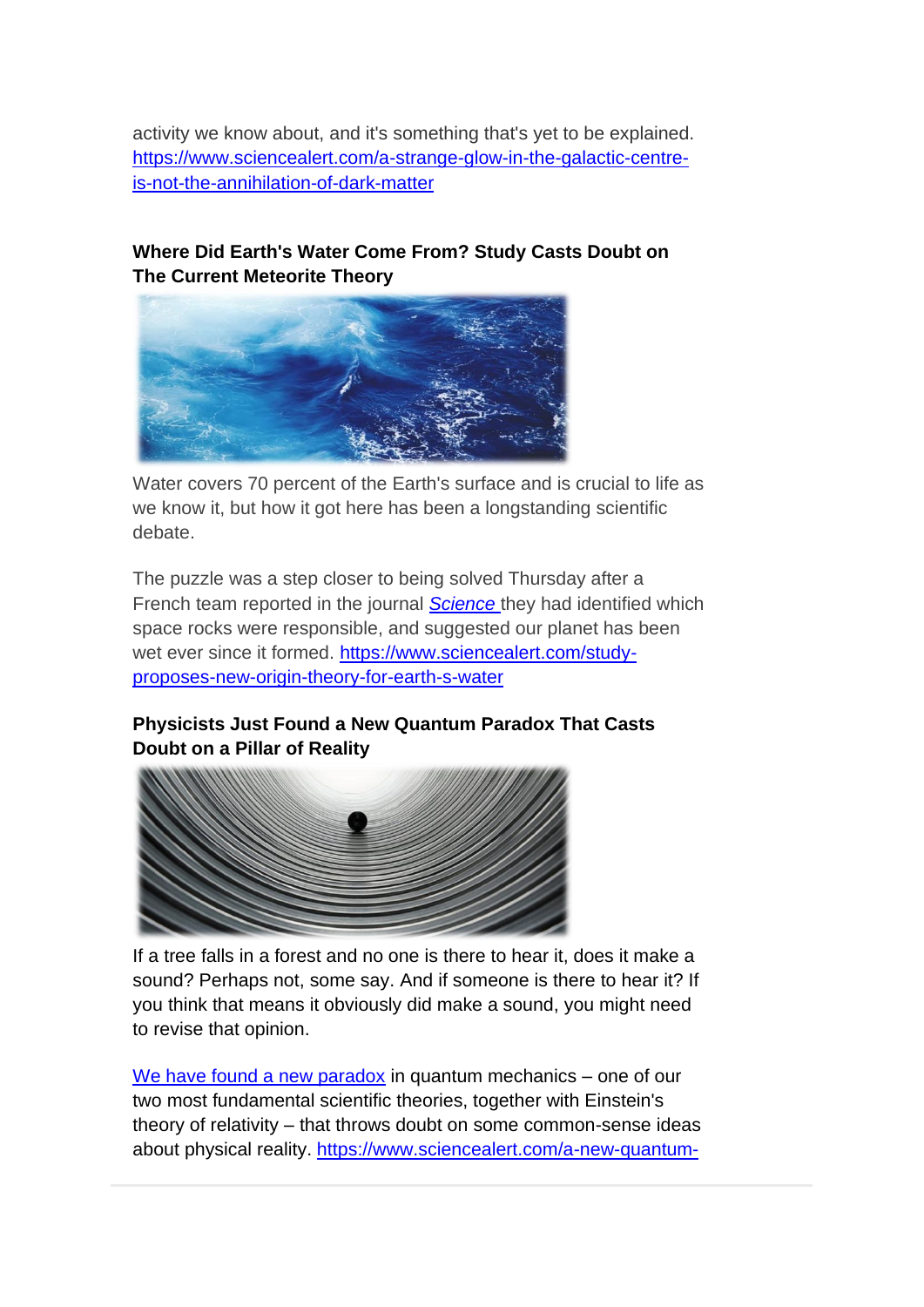[paradox-throws-the-foundations-of-observed-reality-into-question](https://www.sciencealert.com/a-new-quantum-paradox-throws-the-foundations-of-observed-reality-into-question)

# **Astronomy Humour**



# <span id="page-8-0"></span>**5. NIGHT SKY FOR SEPTEMBER 2020**

The [Night Sky for September](https://drive.google.com/file/d/1yXl6gMFvjj8QQmrSE459ealsuj5WOOvm/view?usp=sharing) 2020 courtesy of the University of Canterbury.



#### **NASA Night Sky Notes September 2020**



This article is distributed by NASA Night Sky Network. The Night Sky Network program supports astronomy clubs across the USA dedicated to astronomy outreach. Visit [nightsky.jpl.nasa.gov](https://nightsky.jpl.nasa.gov/) to find local clubs, events, and

more!

**Summer Triangle Corner: Altair** - David Prosper *(Adapted for the WAS newsletter)*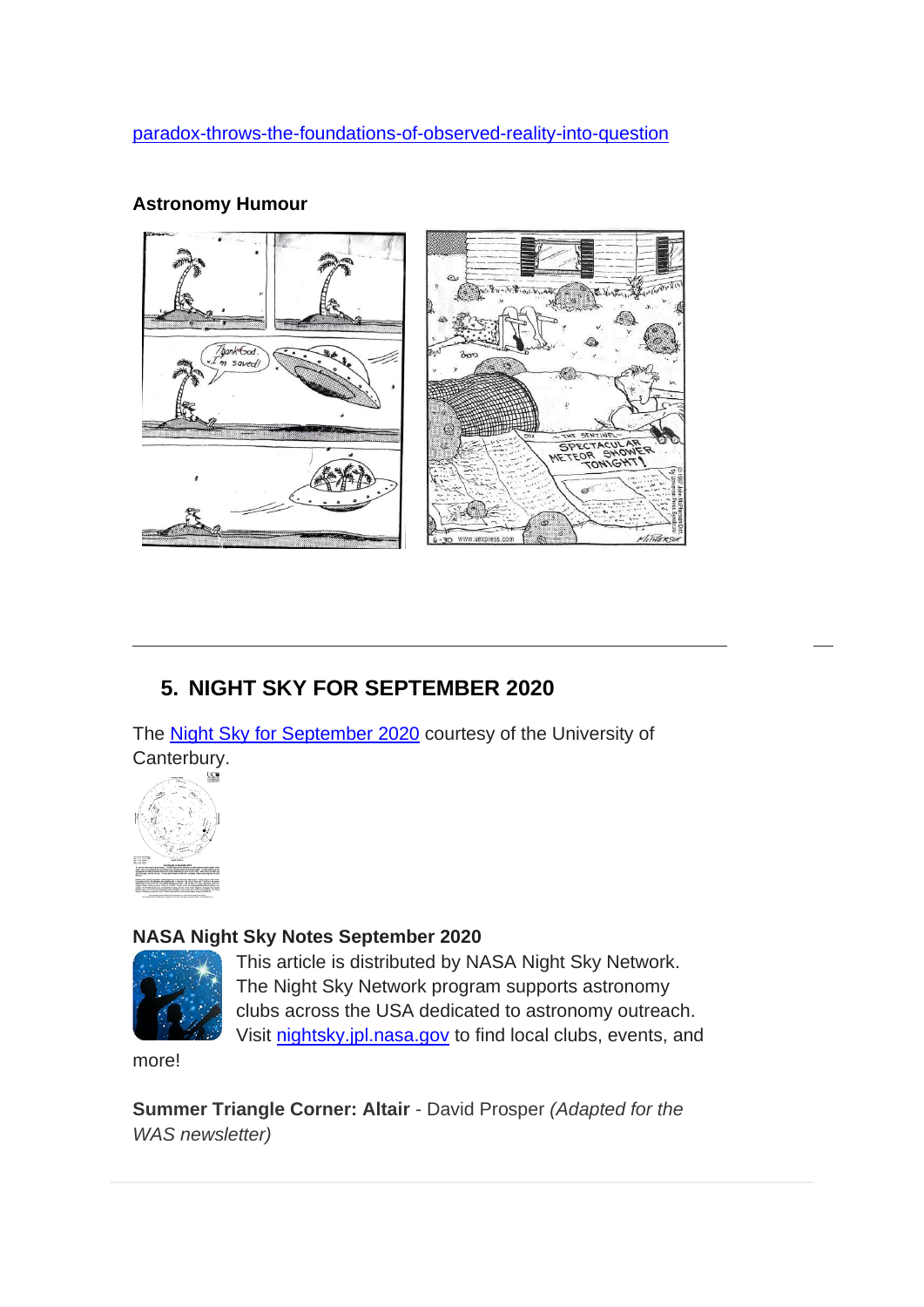

Altair is one of three stars which form the Northern Hemisphere's Summer Triangle. The other stars are Deneb and Vega. Here in the Southern Hemisphere we refer to as the Northern Triangle, which is visible low in the North at this time of year. Brilliant Altair might be the most unusual of the three stars of the Triangle, due to its great speed: this star spins so rapidly that it appears "squished."

A very bright star, Altair has its own notable place in the mythologies of cultures around the world. Altair represents the cowherd Niulang in the ancient Chinese tale of the "Cowherd and the Weaver Girl." Altair is the brightest star in the constellation of Aquila the Eagle; while described as part of an eagle by ancient peoples around the Mediterranean, it was also seen as part of an eagle by the Koori people in Australia! They saw the star itself as representing a wedgetailed eagle, and two nearby stars as his wives, a pair of black swans. More recently one of the first home computers was named after the star: the Altair 8800.

Altair's rapid spinning was first detected in the 1960s. The close observations that followed tested the limits of technology available to astronomers, eventually resulting in direct images of the star's shape and surface by using a technique called *interferometry*, which combines the light from two or more instruments to produce a single image. Predictions about how the surface of a rapidly spinning massive star would appear held true to the observations; models predicted a squashed, almost "pumpkin-like" shape instead of a round sphere, along with a dimming effect along the widened equator, and the observations confirmed this! This equatorial dimming is due to a phenomenon called *gravity darkening*. Altair is wider at the equator than it is at the poles due to centrifugal force,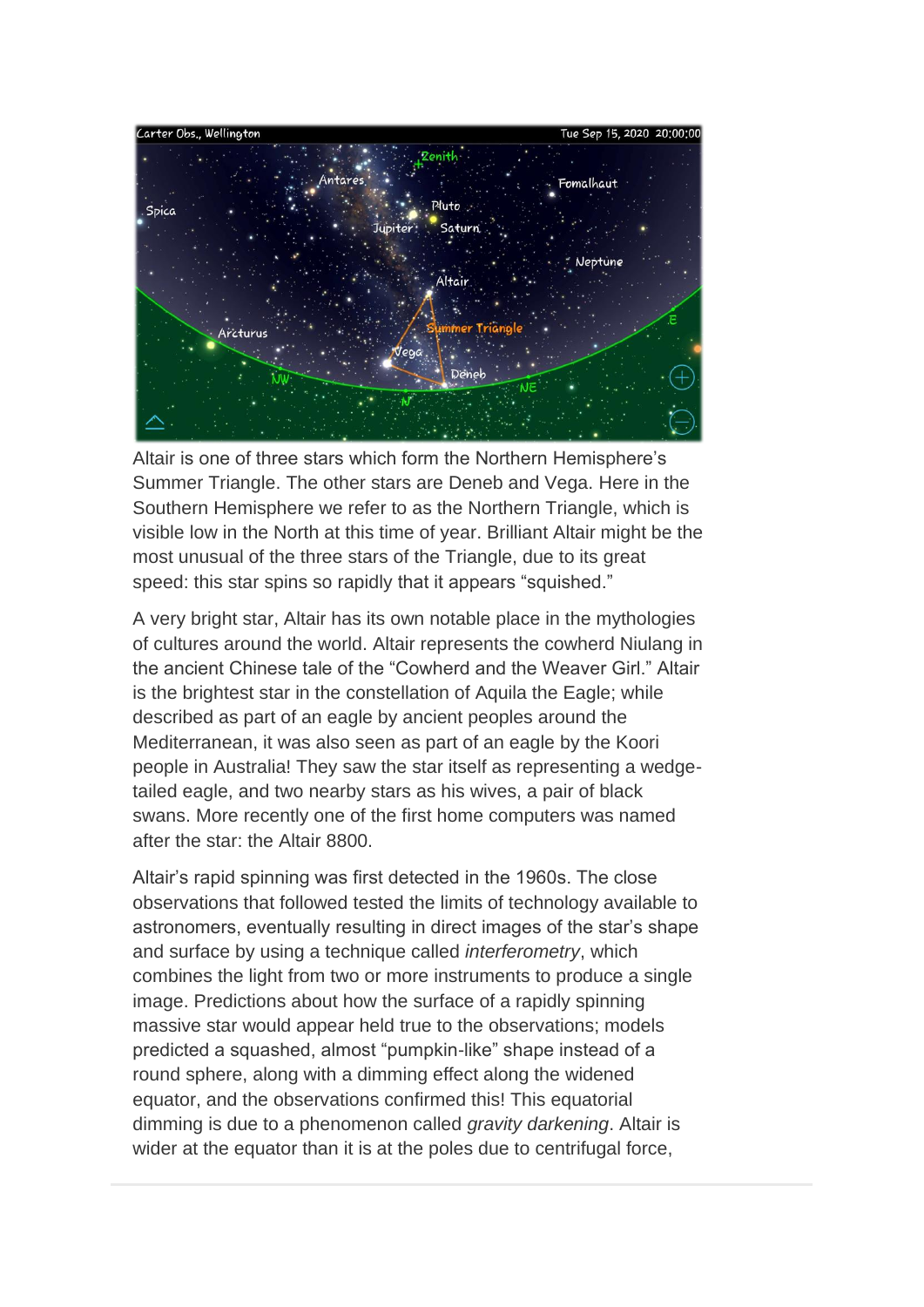resulting in the star's mass bulging outwards at the equator. This results in the denser poles of the star being hotter and brighter, and the less dense equator being cooler and therefore dimmer. This doesn't mean that the equator of Altair or other rapidly spinning stars are actually dark, but rather that the equator is dark in comparison to the poles; this is similar in a sense to sunspots. If you were to observe a sunspot on its own, it would appear blindingly bright, but it is cooler than the surrounding plasma in the Sun and so appears dark in contrast.



# <span id="page-10-0"></span>**6. CONTACTS**

The following members were elected to Council at the November 2019 AGM:

President: Antony Gomez [\(president@was.org.nz\)](mailto:president@was.org.nz) - 021 253 4979 Vice President: Andrew Fuller [\(vice-president@was.org.nz\)](mailto:vice-president@was.org.nz) Secretary: Matt Boucher [\(secretary@was.org.nz\)](mailto:secretary@was.org.nz) Treasurer: Duncan Hall [\(treasurer@was.org.nz\)](mailto:treasurer@was.org.nz)

Membership Secretary: Shazia Gazi [\(membership@was.org.nz\)](mailto:membership@was.org.nz) Newsletter Editor: Shazia Gazi [\(editor@was.org.nz\)](mailto:editor@was.org.nz) Website: Peter Woods [\(webmaster@was.org.nz\)](mailto:webmaster@was.org.nz) Telescope custodian: Chris Monigatti Research Group coordinator: Roland Idaczyk

Council: Murray Forbes, John Homes, Isabella Eftimov, Grace **Esterman** 

Postal Address: Wellington Astronomical Society, PO Box 3181, Wellington 6140, New Zealand